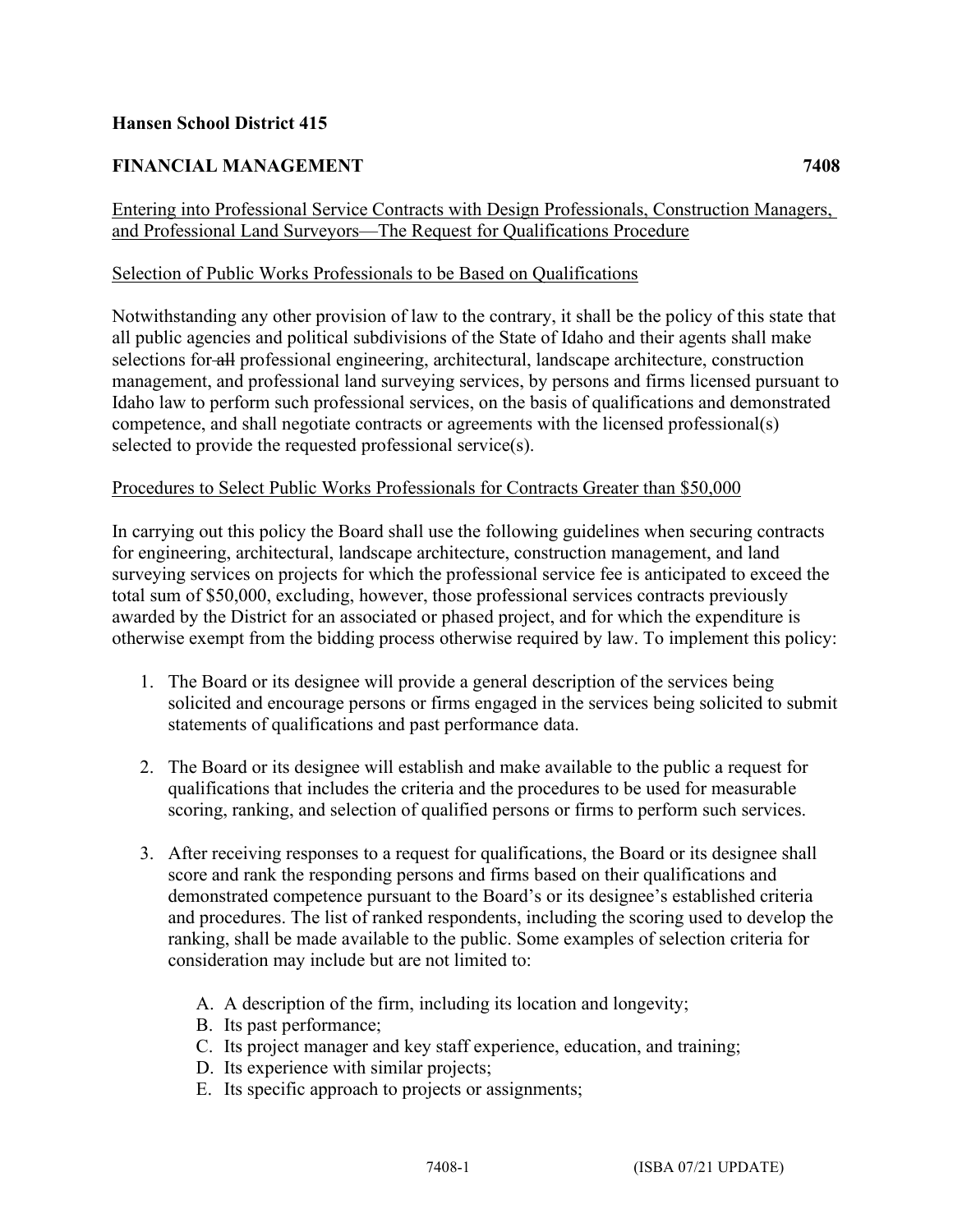- F. Its proposed schedule, if applicable; and
- G. Its quality control procedures.
- 4. The Board or its designee shall select for negotiation the persons or firms whom the public agency or political subdivision determines to be the highest-ranked/best qualified.
- 5. The Board or its designee shall next negotiate with the highest-ranked person or firm for a contract or an agreement to perform such services at a price determined by the District to be reasonable and fair to the public after considering the estimated value, the scope, the complexity, schedule, and the nature of the services required.
- 6. In the event the Board or its designee is unable to negotiate a satisfactory contract or agreement with the highest-ranked person or firm, it shall formally terminate negotiations and undertake negotiations with the next highest-ranked person or firm, following the procedure prescribed above.
- 7. In the event the Board or its designee is unable to negotiate a satisfactory contract or agreement with any of the selected persons or firms, it may recommence negotiations as described in the two items immediately above, until a contract or agreement is reached, or may, in its discretion, cancel the procurement.
- 8. **Published Request for Qualifications.** When the Board solicits proposals for qualifications for engineering, architectural, landscape architecture, construction management, or land surveying services, for which the professional service fee is anticipated to exceed the total sum of \$50,000 it shall publish public notice in the same manner as required for procurement of public works construction projects set forth at Procedure 7405P, which sets forth the procedures required by Section 67-2805(2) of Idaho Code.
- 9. **A List of Qualified Professionals.** In fulfilling the requirements of the items above, the Board may establish and select from a list of two or more persons or firms selected and preapproved for consideration by the public agency or political subdivision. When creating a preapproved list of qualified professionals, the Board or its designee shall first publish notice as set forth in the item immediately above. When selecting from such list, no notice shall be required;
- 10. list established under this item will be valid for up to five years, unless canceled by the Board prior to the list's expiration where the Board has first determined in open session that cancellation of the list would be in the public's best interest.

## Procedures to Select Public Works Professionals for Contracts Less than \$50,000

When securing contracts for engineering, architectural, landscape architecture, construction management, or land surveying services on projects for which the professional service fee is anticipated to be less than the total sum of \$50,000, the Board may use the guidelines set forth in the above paragraphs, or may establish its own guidelines for selection based on demonstrated